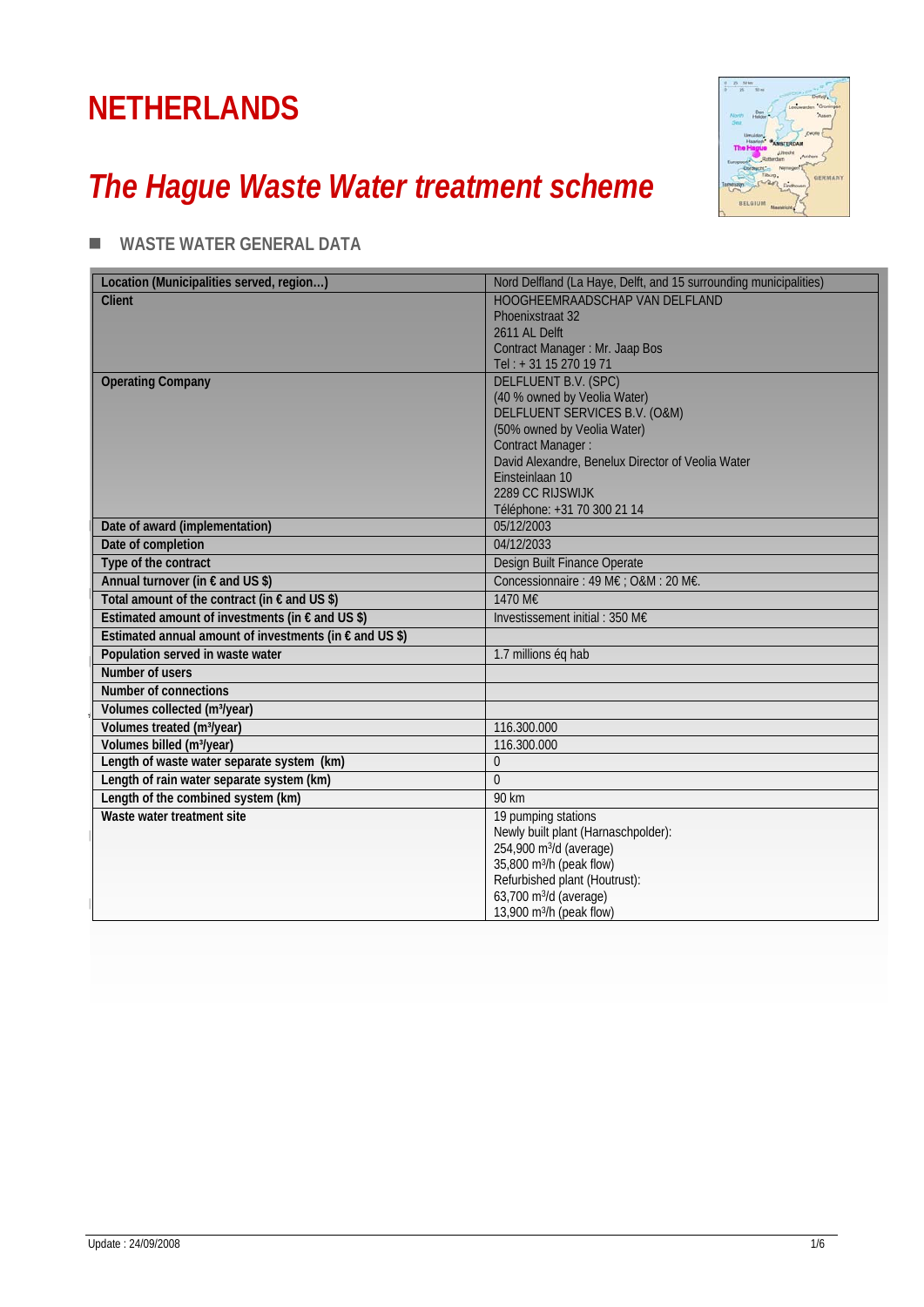#### **RESPONSIBILITY OF THE VEOLIA WATER**

| Total                                     | Waste water |           |  |  |
|-------------------------------------------|-------------|-----------|--|--|
| Partial                                   | Collection  | Treatment |  |  |
| Assets owner                              |             |           |  |  |
| Technical management                      |             |           |  |  |
| Assets renewal                            |             |           |  |  |
| Extension of the system and reinforcement |             |           |  |  |
| Administrative management                 |             |           |  |  |
| Customer's management                     |             |           |  |  |

Delfluent finances the construction works of Harnaschpolder and the refurbishment works of Houtrust. Delfluent has the concession rights but is not "Assets owner" on a legal aspect.

 **GENERAL DESCRIPTION OF THE CONTRACT, PARTICULAR ISSUES AND SOLUTION ADOPTED BY VEOLIA WATER** 

Since December 2003, and for a 30 year-period, VEOLIA WATER, via the DELFLUENT B.V. is in charge to:

- To Design, to finance, to build the new waste water treatment plant of Harnaschpolder, to refurbish the waste water treatment plant of Houtrust and to operate the new infrastructures,
- To operate the existing installations (Houtrust waste water treatment plant and Transport System)

The Design, financing and construction/refurbishment of the Transport System is the client's responsibility.

Construction period: 5 years (3.5 years to construct the new plant of Harnaschpolder and 1.5 to refurbish the plant of Houtrust in two phases)

The scope of operation starts at the entry points of the Transport System of the collected waste and rain water (90 km of network and 17 pumping stations). For the water treatment, it ends at the discharge of treated water into the North Sea. For the sludge treatment, it ends at the making available of the dewatered sludge to be transported by the Client to the DRSH incineration plant.

#### **Call for tender and preparation of the Contract**

This project has taken 4 years to prepare: 1 year for the client to define the scope of the project and prepare the call for tender, 2 years to prepare the offers (1 offer, then 2 best and final offers), which lead to a Project Development Agreement between the Client and the Delfluent consortium (preferred bidder). Finally, 1 year to negotiate the project contracts, all of which were finally signed on 5 December, 2003, including:

- a Design, Build, Finance & Operate contract between the Client and Delfluent;
- an Engineering, Procurement & Construction contract between Delfluent and the Building Consortium;
- an Operation & Maintenance contract between Delfluent and Delfluent Services;
- a series of financing contracts between Delfluent, the arranging banks (Dexia and Rabobank) and the European Investment Bank (EIB).

After signing the Project Development Agreement in November 2002 the Building Consortium was able to initiate the design and detailed engineering phases before the definitive contracts were signed, so as to avoid jeopardizing the Client's schedule. Veolia Water, the leader of the consortium that won the call for tender, still plays a paramount role within Delfluent (Board chairmanship), Delfluent Services (2 out of 3 Directors) and the Building Consortium (OTV leader).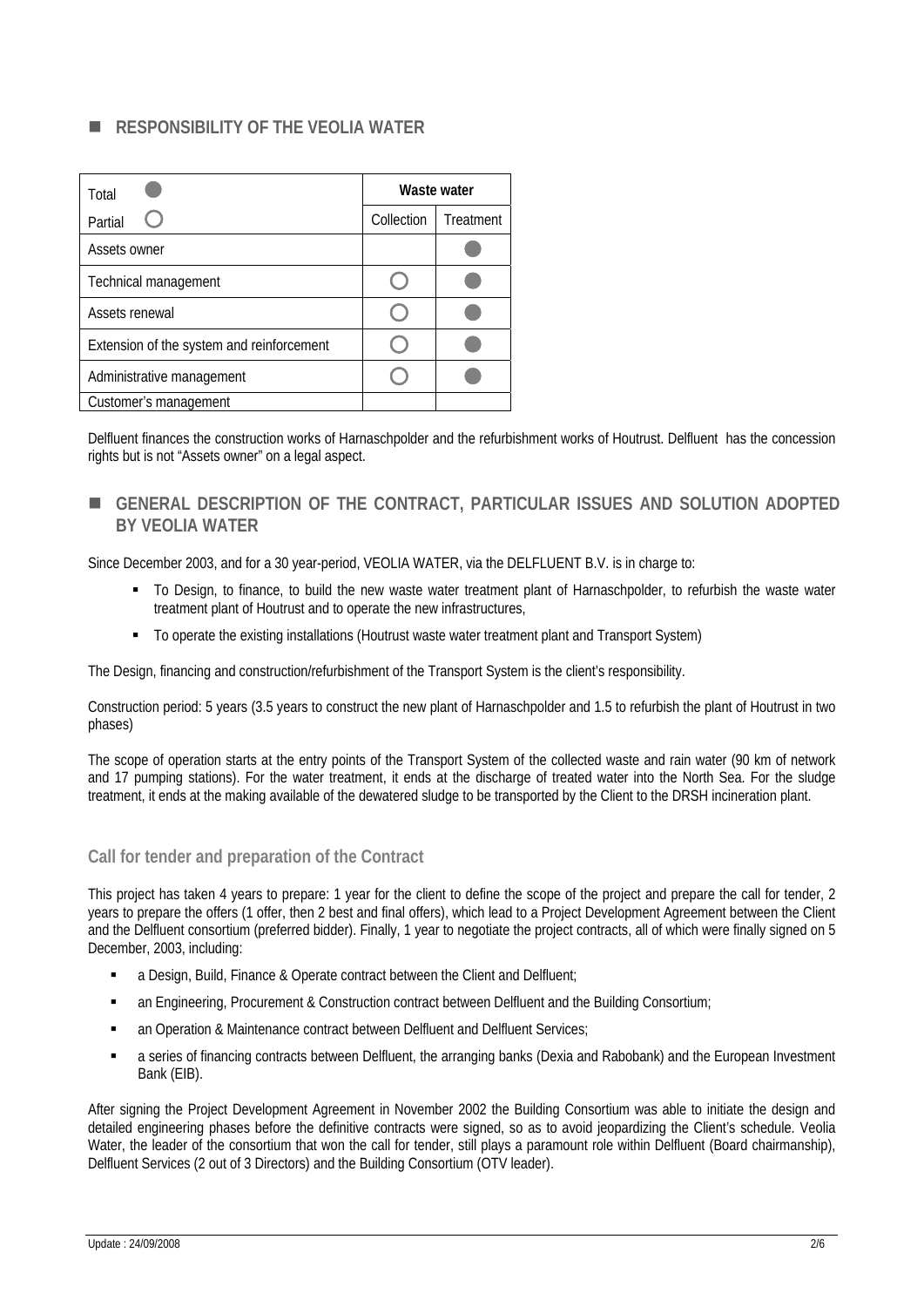#### **Contract structures:**

The Project Company (DBFO Co) shareholders are:

- Veolia Water Group (40%)
- Evides (40%)
- Rabobank (10%)
- Heijmans (5%)
- Strukton (5%)

The DBFO Co will subcontract:

- the construction works to an EPC Consortium the partners of which are :
	- OTV (as leader)
	- Rossmark
	- **Heijmans**
	- **Strukton**
- the Operation and Maintenance activities to an O&M Company named Delfluent Services BV, the shareholders of which are :
	- Veolia Water (50%)
	- Evides (50%)

#### **Financing**

The project is financed by a 27-year bank loan provided by Rabobank and Dexia (amount: 165 million EUR, i.e. 199.25 million USD) and a 27-year loan from the EIB (amount: 125 million EUR, i.e. 150.95 million USD).

Rabobank International and Dexia Credit Local are the arranging banks of a 362.5 million EUR (437.76 million USD) loan, including a 125 million EUR (150.95 million USD) contribution from the European Investment Bank. This loan was syndicated in May 2004 to involve the following banks: Bank Nederlandse Gemeenten, Banca OPI SpA, KfW IPEX-Bank, ING Bank, Bank of Ireland, Natexis Banques Populaires, Fortis Bank, and Landesbank Hessen-Thuringen Girozentrale.

#### **HUMAN RESOURCES MANAGEMENT :**

#### **Delfluent**

A small team of Delfluent shareholders' staff members was commissioned to manage the interfaces between the Client, Delfluent Services, the EPC and the banking pool representative.

#### **Delfluent Services**

The whole Operations team working for Delfland at the Houtrust plant (i.e. 43 people) was transferred to Delfluent Services in December 2003. As the Delfluent Services shareholders, Veolia Water and Evides support this team provided by the Client, particularly in the following areas:

- Interfaces with EPC, Harnschpolder design monitoring and upgrading of the Houtrust plant;
- **Management of relations with the EPC and the Client (including contractual relations)**;
- **Implementation of a 30-year Asset Management plan;**
- Management control and financial reporting procedures.

This support consists in providing personnel (2.5 full time positions) and facilitating occasional expert interventions provided for in a Technical Assistance Framework Contract. Meetings and experience sharing sessions organised between the personnel from Delfland and the Compagnie Générale des Eaux operators in France and Europe are a motivation catalyst much appreciated by Delfluent Services personnel.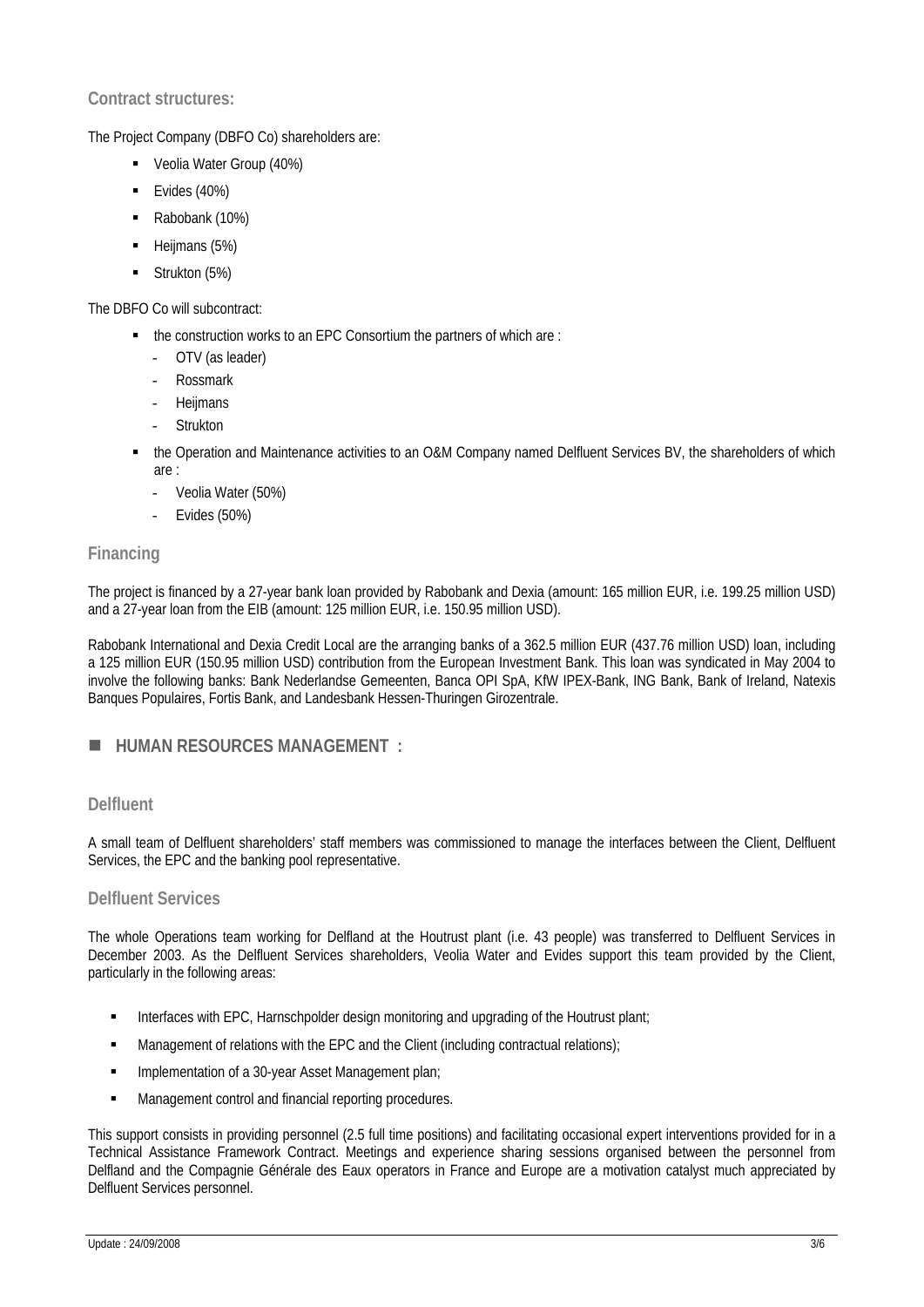Since 2003, because of its active role in reviewing the design, build and assembly of the Harnaschpodler plant, and in preparation of the plant operation, the staff was increased to reach 54 people at the end of 2006.

#### **ACHIEVEMENTS BY MID-2007**

- The Harnaschpolder plant was commissioned 5 months early (intermediate certificate reception/delivery on 19 December, 2006) and was inaugurated by the Crown Prince of Holland on 28 March, 2007, in the presence of Henri Proglio.
- The upgrading work at Houtrust was launched in January 2007, and the project 1<sup>st</sup> phase commissioning is underway 4 months early.
- No non-compliance in the operation of the plants since the beginning of the contract, with significantly improved performances in terms of discharged water quality and sludge volume, based on the contractual commitments.
- The partnership between the Client and Delfluent has notably resulted in expertise mobilization as well as specific achievements in two of the Client's main matters of concern:
- Nitrogen treatment and compliance with the European Directive ahead of the Harnaschpolder plant commissioning: implementation of a treatment process for sludge centrifugation concentrates at Houtrust (Sharon process);
- Asset Management: development of a 30-year Asset Management plan, the Client being entitled to audit the procedures for renewal plan determination.

#### $\blacksquare$  **QUALITY APPROACH**

Delfluent (SPC), Delfluent services (O& M) and Bahr (EPC) awarded ISO 9001:2000 certification at the beginning of the project to comply with contractual commitments.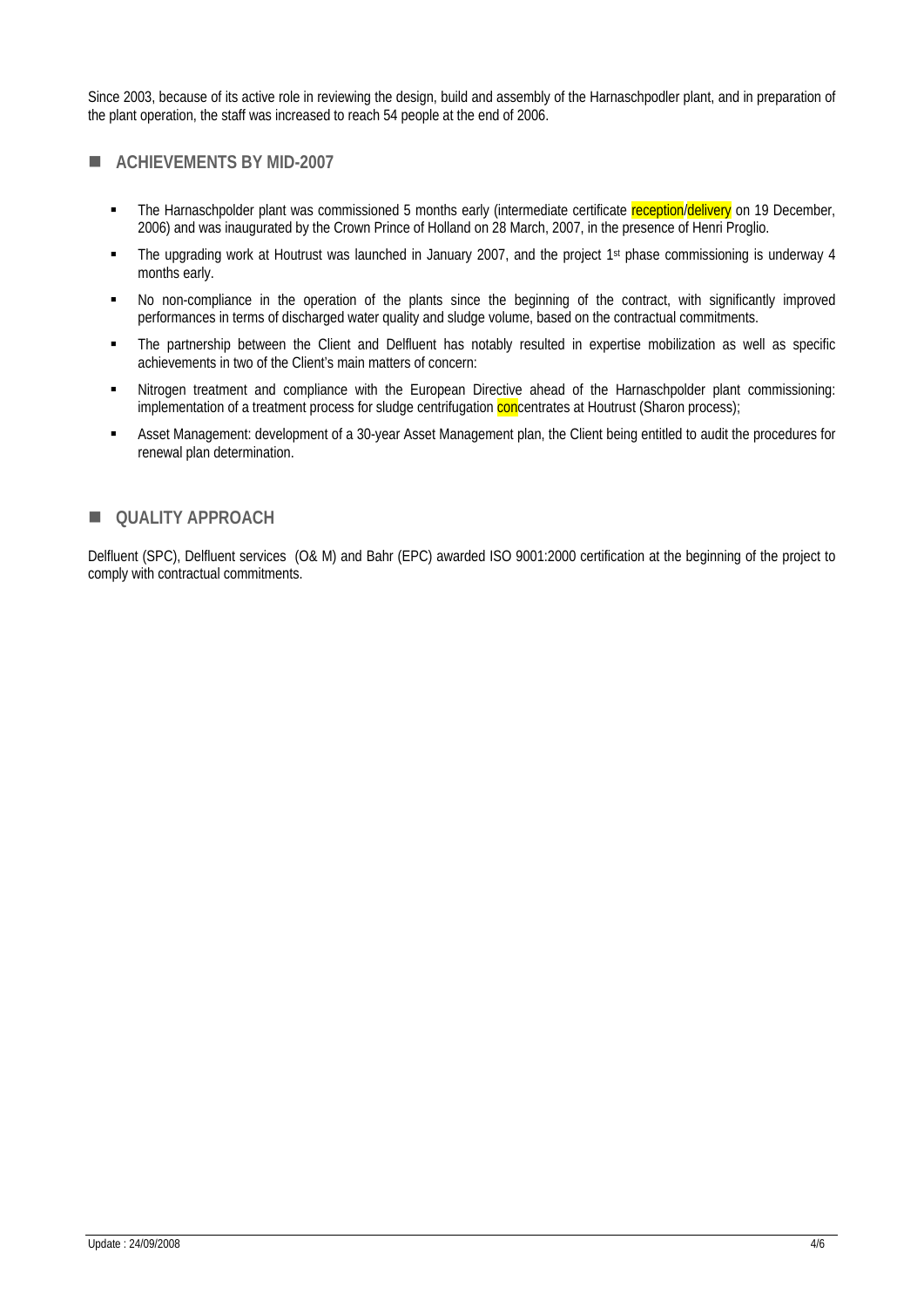### **CHARACTERISTICS OF THE WASTE WATER TREATMENT PLANTS:**

| <b>WASTE WATER TREATMENT PLANT: HARNASCHPOLDER</b>                                                                                                                                                                                                                                                                                                                      |                      |                                         |                                                                                                                                                                                                                                                                                                                                                                                                         |  |                                                                                                                                       |                                                                                                                                                |                                                                                                                                     |
|-------------------------------------------------------------------------------------------------------------------------------------------------------------------------------------------------------------------------------------------------------------------------------------------------------------------------------------------------------------------------|----------------------|-----------------------------------------|---------------------------------------------------------------------------------------------------------------------------------------------------------------------------------------------------------------------------------------------------------------------------------------------------------------------------------------------------------------------------------------------------------|--|---------------------------------------------------------------------------------------------------------------------------------------|------------------------------------------------------------------------------------------------------------------------------------------------|-------------------------------------------------------------------------------------------------------------------------------------|
| Constructor - Date of set-up: OTV 2003/2006                                                                                                                                                                                                                                                                                                                             |                      |                                         |                                                                                                                                                                                                                                                                                                                                                                                                         |  |                                                                                                                                       |                                                                                                                                                |                                                                                                                                     |
| Number of employees working on site                                                                                                                                                                                                                                                                                                                                     |                      |                                         |                                                                                                                                                                                                                                                                                                                                                                                                         |  |                                                                                                                                       |                                                                                                                                                |                                                                                                                                     |
| Nature:<br><b>New</b>                                                                                                                                                                                                                                                                                                                                                   | Type:<br>Traditional |                                         | Situation:<br>Above ground                                                                                                                                                                                                                                                                                                                                                                              |  | Capacity<br>254,000 m <sup>3</sup> /d<br>pop equi : 1.3<br>nominal capacity:<br>201,000 m <sup>3</sup> /d<br>35,800 m <sup>3</sup> /h | Dry weather hydraulic<br>Hydraulic peak flow:                                                                                                  | Eau Brute:<br>% Domestic effluents<br>% Industrial effluents                                                                        |
| <b>Ø WATER TREATMENT</b>                                                                                                                                                                                                                                                                                                                                                |                      |                                         | DISCHARGE : North Sea                                                                                                                                                                                                                                                                                                                                                                                   |  |                                                                                                                                       |                                                                                                                                                |                                                                                                                                     |
| Pretreatment<br>$\Box$ Relift pumping<br>☑ Screening<br>$\Box$ Rectangular grit removal<br>$\Box$ Circular grit removal                                                                                                                                                                                                                                                 |                      | $\Box$ Grit removal<br>$\Box$ Lagooning | $\Box$ Storm or buffer tank<br>$\Box$ Biological treatment of grease                                                                                                                                                                                                                                                                                                                                    |  |                                                                                                                                       | Primary treatment<br>$\Box$ Lamella settling<br>☑ Standard primary settling                                                                    |                                                                                                                                     |
| Secondary treatment<br>$\Box$ Activated sludge - low load<br>$\Box$ Activated sludge - high load<br>$\Box$ Activated sludge - medium load<br>$\Box$ Activated sludge - nit/denit<br>$\boxtimes$ Activated sludge nit/denit +<br>phosphorus biological treatment +<br>Coprecipitation<br>$\Box$ Activated sludge nit/denit +<br>Phosphorus physico-chemical<br>treatment |                      | membranes<br>$\Box$ Aeration ditch      | $\Box$ Activated sludge - Contact stabilisation<br>$\Box$ Activated sludge - Immersed<br>$\Box$ Activated sludge - SBR<br>$\Box$ Lamella clarification<br>$\boxtimes$ Standard clarification<br>$\Box$ Clarification - membranes<br>$\Box$ Biofilters - secondary nitrification<br>$\Box$ Biofilters - tertiary nitrification<br>□ Biofilters - nit/denit<br>$\Box$ Biofilters - Simultaneous nit/denit |  |                                                                                                                                       | denit<br>□ Biofilters - Carbonate<br>Nit/Nit/denit<br>$\Box$ Trickling filters<br>$\Box$ Biofilters - Other type<br>$\Box$ Anaerobic treatment | $\Box$ Biofilters - simultaneous nit/denit + Post<br>□ Biofilters - Carbonate/Secondary<br>$\Box$ Biofilters - Post denitrification |
| <b>Tertiary treatment</b><br>$\Box$ Tertiary sand filtration<br>$\Box$ Actiflo<br>$\Box$ Rotating drum                                                                                                                                                                                                                                                                  |                      | indicated)                              | $\Box$ Membranes (type or membranes must be $\Box$ Peracetic Acid disinfection<br>$\Box$ Chlorine disinfection<br>$\Box$ Ozone disinfection                                                                                                                                                                                                                                                             |  |                                                                                                                                       | $\Box$ UV Disinfection                                                                                                                         |                                                                                                                                     |
| Details of process and equipments : (Name of process and licensee - Name of equipment and constructor)<br>NIJHUIS PUMP - Grondfos - Mixers, Howden (compressors), MPR, Hach Lange                                                                                                                                                                                       |                      |                                         |                                                                                                                                                                                                                                                                                                                                                                                                         |  |                                                                                                                                       |                                                                                                                                                |                                                                                                                                     |
| <b>Ø SLUDGE TREATMENT :</b>                                                                                                                                                                                                                                                                                                                                             |                      |                                         | END USE : Dewatered sludge were transported on another site for incineration                                                                                                                                                                                                                                                                                                                            |  |                                                                                                                                       |                                                                                                                                                |                                                                                                                                     |
| ☑ Static thickening (Gravity)<br>$\Box$ Lamellar settling<br>$\Box$ Flotation<br>$\Box$ Aerobic digestion<br>☑ Anaerobic digestion (with<br>Cogeneration)<br>$\Box$ Nitrite stabilisation                                                                                                                                                                               |                      |                                         | $\Box$ Dewatering by belt filter<br>$\square$ Dewatering by filter press<br>$\Box$ Dewatering by drying beds<br>☑ Dewatering by centrifuge<br>$\Box$ Dewatering by screw press<br>$\Box$ Dewatering by vibrating tables                                                                                                                                                                                 |  |                                                                                                                                       | $\Box$ Lime treatment<br>$\Box$ Incineration<br>$\Box$ Composting<br>$\square$ Sludge oxidation                                                | $\Box$ Mean thermal drying (50 - 70 %)<br>$\Box$ Advanced thermal drying (90 - 95 %)                                                |
| Quantity of sludge produced (Tons SS/d) : 50 t/d 210 @ 24 %                                                                                                                                                                                                                                                                                                             |                      |                                         |                                                                                                                                                                                                                                                                                                                                                                                                         |  |                                                                                                                                       |                                                                                                                                                |                                                                                                                                     |
| Details of process and equipments : (Name of process and licensee - Name of equipment and constructor)                                                                                                                                                                                                                                                                  |                      |                                         |                                                                                                                                                                                                                                                                                                                                                                                                         |  |                                                                                                                                       |                                                                                                                                                |                                                                                                                                     |
| 4 grease pumps - 8 selectors tanks - blowers: 4 + 2 standby - 3 + 1standby centrifuges thickening - 3 +1standby centrifuges dewatering<br><b>☑ ODOUR TREATMENT</b>                                                                                                                                                                                                      |                      |                                         |                                                                                                                                                                                                                                                                                                                                                                                                         |  |                                                                                                                                       |                                                                                                                                                |                                                                                                                                     |
| Type of odour removal : □ Chemical Ø Biological<br>Smoke treatment : $\square$                                                                                                                                                                                                                                                                                          |                      |                                         |                                                                                                                                                                                                                                                                                                                                                                                                         |  |                                                                                                                                       |                                                                                                                                                |                                                                                                                                     |
| Details of process and equipments : (Name of process and licensee - Name of equipment and constructor)<br>Biological autotrophic odour removal treatment                                                                                                                                                                                                                |                      |                                         |                                                                                                                                                                                                                                                                                                                                                                                                         |  |                                                                                                                                       |                                                                                                                                                |                                                                                                                                     |
| <b>Ø BIOGAZ RECOVERY</b>                                                                                                                                                                                                                                                                                                                                                |                      |                                         |                                                                                                                                                                                                                                                                                                                                                                                                         |  |                                                                                                                                       |                                                                                                                                                |                                                                                                                                     |
| <b>O ADDITIONAL TREATMENT</b>                                                                                                                                                                                                                                                                                                                                           |                      |                                         |                                                                                                                                                                                                                                                                                                                                                                                                         |  |                                                                                                                                       |                                                                                                                                                |                                                                                                                                     |

|                        | Effluent<br>Kg/j | Discharge<br>mg/l | Standards required<br>mg/l |
|------------------------|------------------|-------------------|----------------------------|
| BOD <sub>5</sub>       |                  |                   |                            |
| COD                    |                  |                   | 125                        |
| $\overline{\text{SS}}$ |                  |                   |                            |
| NH4-N                  |                  |                   |                            |
| DT                     |                  |                   |                            |



Harnaschpolder waste water treatment plant